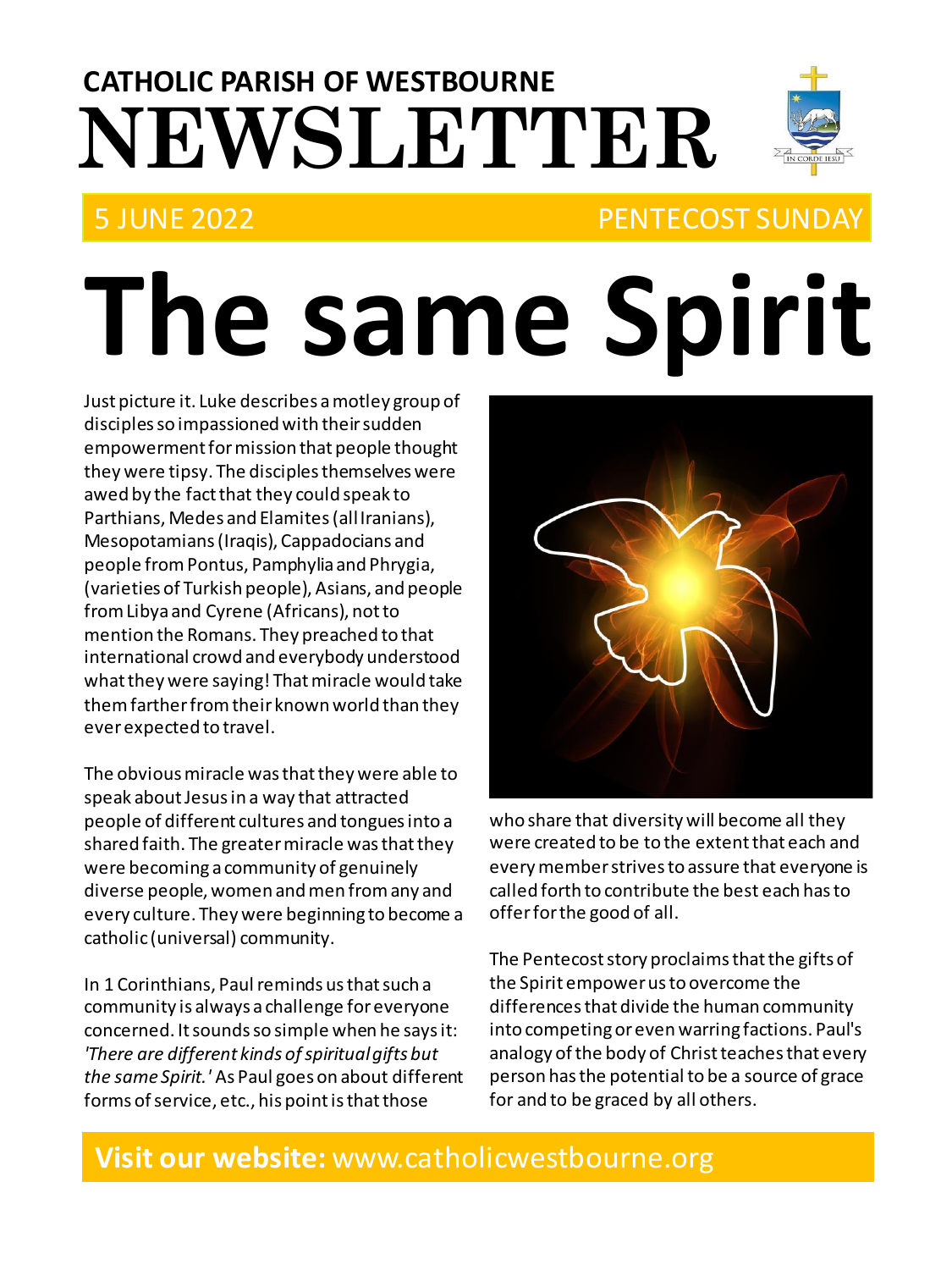## **MASS TIMES**

**Sunday 5 June - PENTECOST SUNDAY** 9.00am - *David Riley RIP* 11.00am

**Tues 7 June – FERIA** 10.00am -*Nora McBrearty RIP*

**Sunday 11th 9am:** *The Parish* **11am** *Tim Mc Cann* 10.00am - *Hubert Hermon Chaldick RIP* **Wed 8 June – FERIA**

**Wednesday 14th** *Repose of the souls of Bernard Charles and Elsie May Pratt* **Thu 9 June – FERIA Saturday 16th** *Rosemarie Schofield RIP* 10.00am

**Sunday 18th 11am** *The Parish*  **Fri 10 June - FERIA** 6.00pm - Holy Hour 7.00pm - Mass

**Sun 12 June – THE MOST HOLY TRINITY** 9.00am 11.00am

## **OUR PARISH**

**OUR LADY IMMACULATE CHURCH SEAMOOR ROAD, WESTBOURNE, BOURNEMOUTH, BH4 9AE**

**Parish Priest:** Fr Leslie Adams **Telephone:**01202 764027 **Email:** ladams@portsmouthdiocese.org.uk *(Baptism, Marriages, Sick Visits, Funerals and Confessions)*

**Parish Office** *(Wed 9.00am - 12.00pm)* **Parish Administrator – Suzanne Quinn** General enquires andhall bookings **Telephone:**01202 760640 **Email:** oliadmin@portsmouthdiocese.org.uk

**Safeguarding Officer:**Matthew French **Email:** mail@matthewfrench.net

## **SUNDAY MASS READINGS**

**Entrance Antiphon** - **Wis 1: 7**

*The Spirit of the Lord has filled the whole world and that which contains all things understands what is said, alleluia.* 

### **Gospel Acclamation**

*Alleluia, alleluia! Come, Holy Spirit, fill the hearts of your faithful and kindle in them the fire of your love. Alleluia!* 

**Communion Antiphon** - **Acts 2: 4, 11** *They were all filled with the Holy Spirit and spoke of the marvels of God, alleluia.* 

**BAPTISMS** Mikolay Dudek will receive the sacrament of baptism on 19 June. Please keep Mikolay in your prayers.

**FIRST HOLY COMMUNION**The children will be taking their First Holy Communion at 9.00am Mass on Sunday 19 June at Our Lady Immaculate Church.

**SUNDAY OBLIGATION** The Catholic bishops of England and Wales have announced that the Sunday Obligation will be reinstated from today.

## **ARE YOU PLANNING ON GETTING MARRIED?**

Congratulations! Please note that you need to give a minimumof 12months' notice to the parish that you'd like to get married in. I look forward to hearing from any engaged couples. *Fr Leslie*

**ORDINATION TO THE PRIESTHOOD** Deacon James Lewis is going to be ordained to the priesthood on Saturday 22 July 11.00am at St John's Cathedral. Everyone is welcome. Do try and come to this occasion of grace and seek his '*first blessing'* afterwards. A wonderful occasion for our Diocese.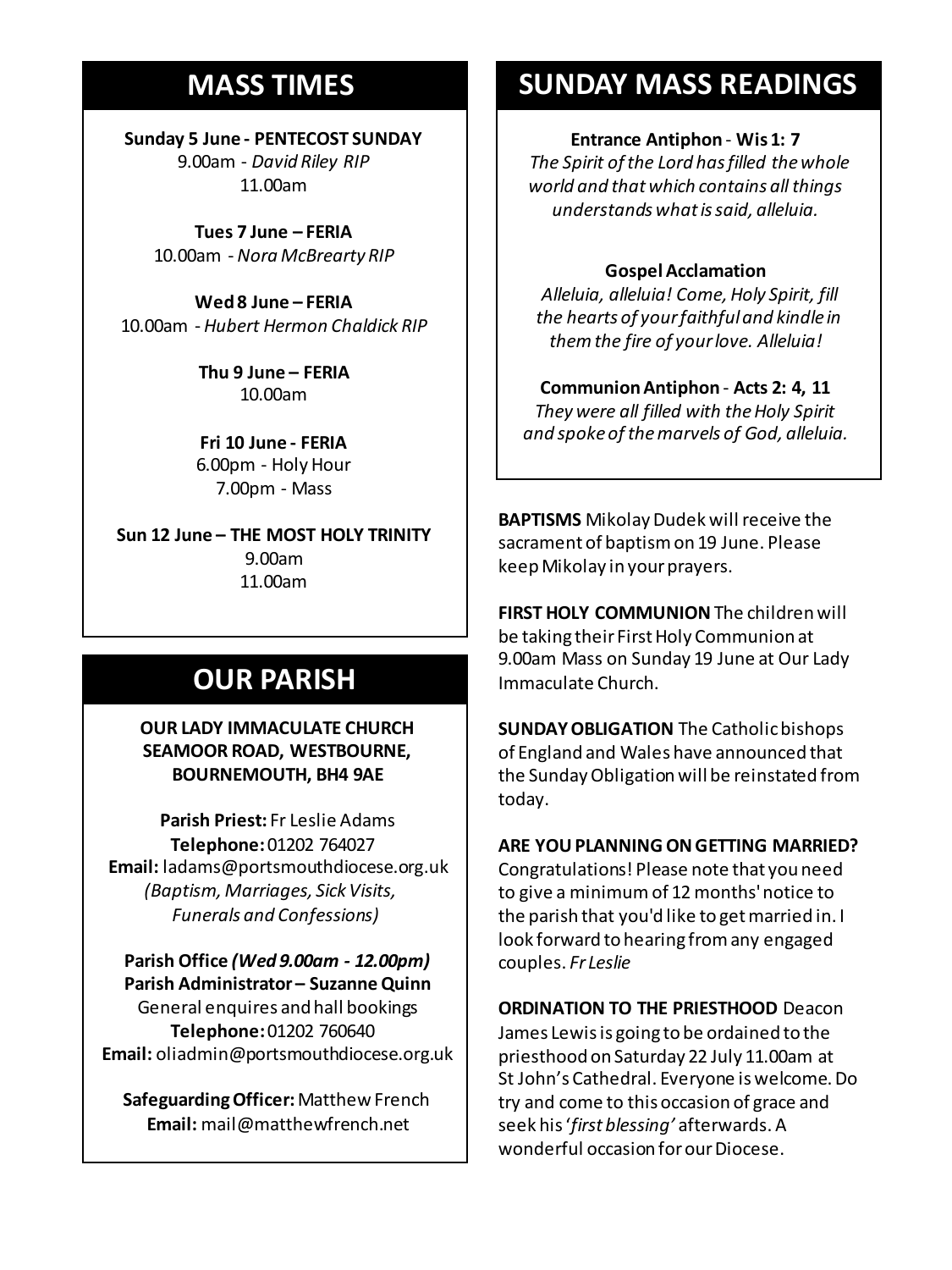## **PARISH NEWS**

**QUEEN'S JUBILEE** We join with the whole country in congratulating HM the Queen on her Platinum Jubilee –70 years of service. There will be prayers in our churches for her, joining with Catholics all around the world today. Pope Francis sent her a telegram: *'On this joyful occasion of your Majesty's birthday, and as you celebrate this Platinum Jubilee year, I send cordial greetings and good wishes, together with the renewed assurance of my prayers that Almighty God will bestow upon you, the members of the Royal Family and all the people of the nation blessings of unity, prosperity and peace.'*

**QUEEN'S JUBILEE PARTY** Please meet Theresa Wyman at the gate of the church at 12.45pm today. Theresa will have a tick list and name labels. As a group, you will all walk to Landseer Road. Theresa will then hand in the group ticket and give each of you your food ticket.

**VIGIL FOR PEACE Sunday 12 June, from 2.00pm** Christ the King Church,46 Durdells Avenue, Kinson, BH11 9EH. Please see the poster on the noticeboard for further details.

**UKRAINE** For more information on how you can support the Ukraine humanitarian efforts, visit the Caritas website. This is updated with regular news updates, appeals and information. www.caritasportsmouth.org.uk



**PERMANENT DIACONATE INFORMATION EVENT** Saturday 11 June, 9.00am - 2.00pm at St Bede's Church, Basingstoke, RG24 9DX Please see the poster on the noticeboard.

**VOLUNTEERING IN THE PARISH** There are many opportunities within the Parish for putting your gifts at the service of the Lord. Help is needed with cash counting, serving coffees/teas, teaching or helping at Children's Liturgy of the Word, singing, readers, doing altar linen laundry or church maintenance. Many of the roles are on a rota basis of every 6 to 8 weeks. If interested, please speak to Father Leslie or Suzanne in the Parish Office.

**REQUIEM MASS Marjorie Lee RIP** This will take place on Wednesday 6 July at 10.00am, Our Lady Immaculate Church.

## **OFFERTORY COLLECTION**

You can donate directly into the bank account:

> **PRCDTR Bournemouth Our Lady Immaculate**

**Sort code:** 309304 **Account:** 00875075

**Thank you for your continued support.**

## **PRAYERS PLEASE**

**Please remember all the sick and housebound of our parish especially:**

Teresa Wraith, Win Sheridan, Kathleen Wood, Phillip Rockford, Germain McAulay, Geoffrey Dixon, Joe Bonnici